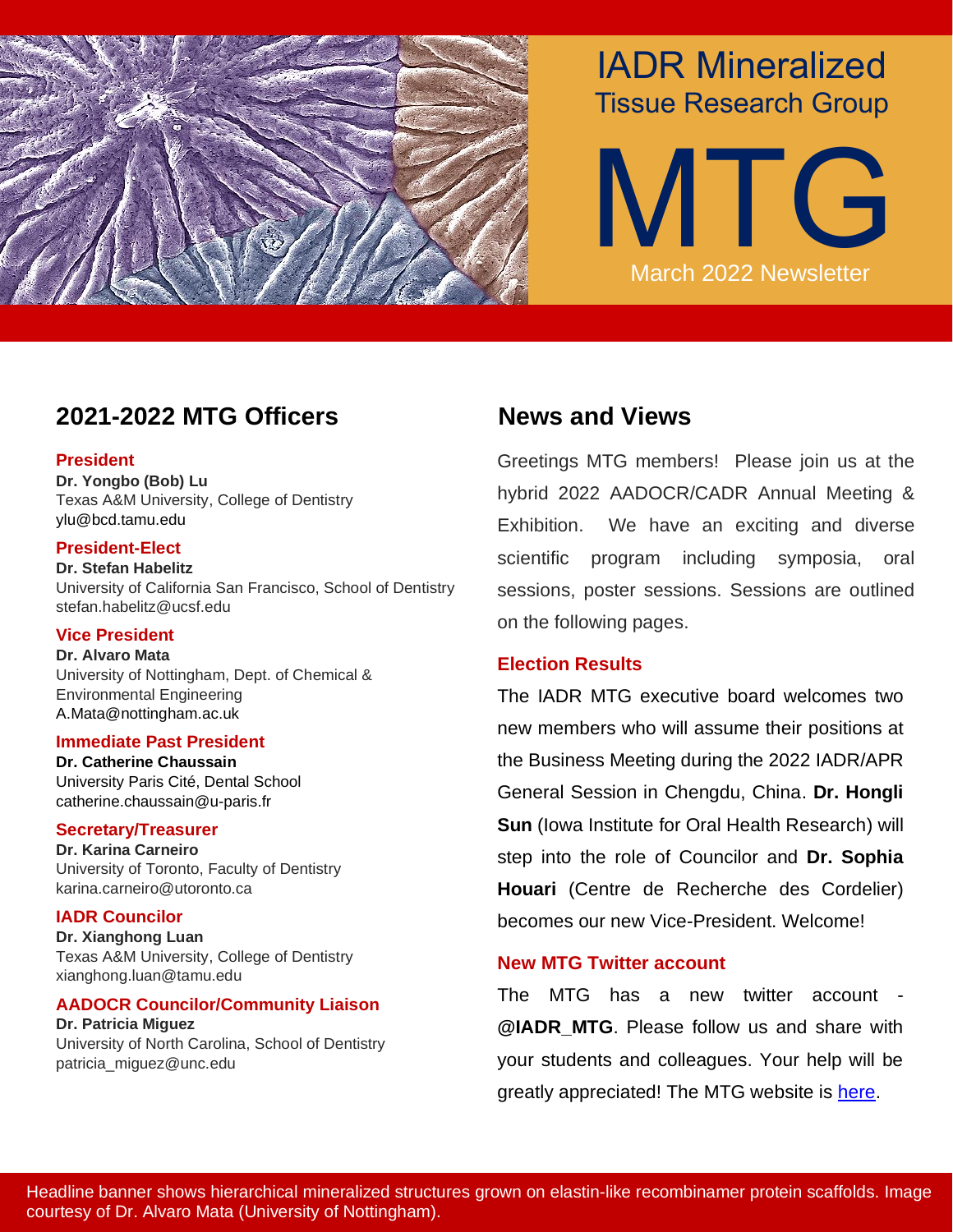#### **Upcoming conferences**

**Enamel 10 Symposium** Pittsburgh, PA | May 8-12, 2022

**IADR/APR General Session & Exhibition Virtual Experience** Chendu, China | June 20-25, 2022

**GRS/GRC Biomineralization** Castelldefels, Spain | August 13-19, 2022

#### **MTG sessions at 2022 AADOCR/CADR**

The AADOCR/CADR will be a hybrid meeting:

**VIRTUAL sessions** are only accessible on the hybrid platform. Virtual and in person attendees can use their device to connect to the hybrid platform and attend live or view the recording on demand.

**SIMULCAST sessions** take place onsite in Atlanta but incorporate virtual speakers and allow virtual attendees to join live via the hybrid platform.

**IN PERSON sessions** are available live for onsite attendees in Atlanta. All in person Interactive Talks are recorded and available to virtual attendees on demand within 24 hours.

The virtual experience platform for the 2022 conference can be accessed [here.](https://aaam2022.secure-platform.com/a) For help with the platform, go to the [attendee guide.](https://aaam2022.secure-platform.com/a/page/help/help-general/help-general-reg) MTGsponsored sessions are listed below. All sessions are listed in **EASTERN U.S. DAYLIGHT TIME (- 4 UTC)**.

#### **Wednesday, March 23**

#### **Biology & Pathology of Mineralized Tissues**

1:30 PM to 3:00 PM Eastern Daylight Time VIRTUAL Interactive Talk Session Session ID: 42 Sponsoring Group/Network(s): Mineralized **Tissue** 

#### **Thursday, March 24**

#### **Bone Formation, Engineering & Healing**

8:00 AM to 9:30 AM Eastern Daylight Time IN PERSON Interactive Talk Session Room: A311 GWCC Session ID: 57 Sponsoring Group/Network(s): Mineralized **Tissue** 

#### **The Bone Tooth Complex & Periodontitis**

11:00 AM to 12:30 PM Eastern Daylight Time IN PERSON Interactive Talk Session Room: A311 GWCC Session ID: 72 Sponsoring Group/Network(s): Mineralized **Tissue** 

#### **FLS #4: Heparan Sulfate Role in Inflammation and Bone Homeostasis**

12:45 PM to 1:45 PM Eastern Daylight Time IN PERSON Focused Learning Sessions Room: A302 GWCC Session ID: 77

Sponsoring Group/Network(s):Mineralized Tissue, Periodontal Research, Women in Science Network

**Newly Developed Models of Amelogenesis** 2:00 PM to 3:30 PM Eastern Daylight Time VIRTUAL Symposium Session ID: 81 Sponsoring Group/Network(s): Mineralized **Tissue**